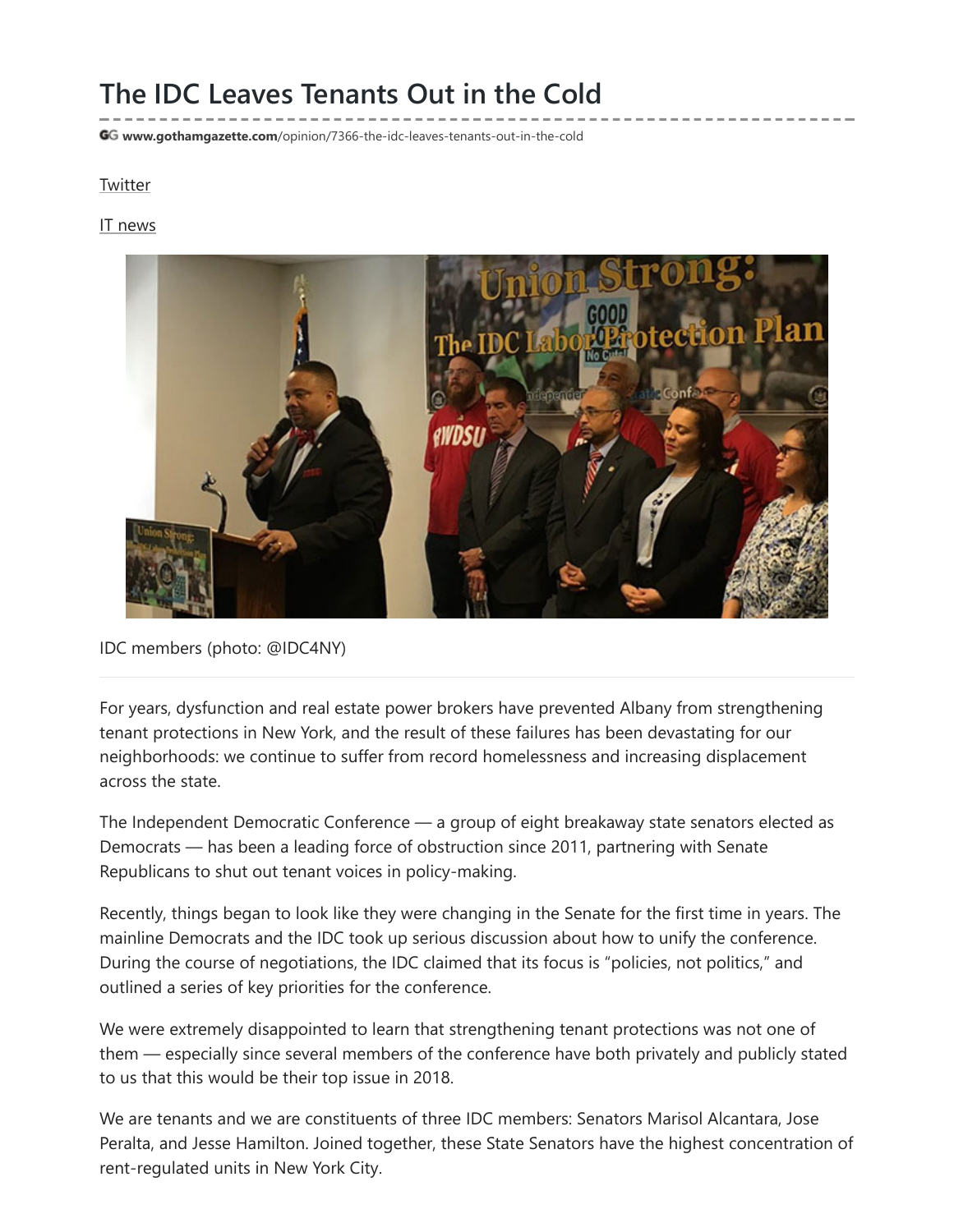We are fighting every day to be able to stay in our homes. Our neighborhoods are facing gentrification, and our landlords know loopholes in the rent laws mean they can raise our rents to market rate as soon as we leave. As a result, we face harassment, reduced services, and deplorable living conditions – all in an attempt to get us out of our homes. We have called on our state-level elected leaders to prioritize strengthening the rent laws through closing two major loopholes: the 20% eviction bonus and preferential rent. Our communities are experiencing increased rents, speculative landlords, and mass gentrification.

Over and over, Senators Alcantara, Hamilton, and Peralta told us that the IDC is the best vehicle to meet so-called progressive priorities. After serious pressure, they had committed to prioritizing these issues for the overwhelming number of tenants who live in their districts.

But once it came time to deliver, these senators and the IDC once again proved that they are the conference of the real estate industry. This is devastating for the tenants who are suffering in their districts daily because of laws that favor landlords.

In Peralta's district, families at LeFrak City are sacrificing their savings, pulling their kids out of afterschool programs, getting second jobs, and moving into smaller cramped apartments just to make ends meet. Many of us are seeing large rent hikes. At the end of every month, moving trucks haul the belongings of yet another family that has lost its apartment due to the preferential rent scam that Senator Peralta could fix next year.

In Brooklyn, just a few weeks ago, Senator Hamilton joined the Flatbush Tenants Coalition to tell the story of an 85-year-old grandmother recently evicted and now forced to live with friends on their couches, with her belongings in storage. Housing court in Brooklyn often has lines stretched around the block because the state ludicrously rewards landlords for evictions by allowing management to collect a 20% increase in rent — an eviction bonus.

The eviction bonus is the largest contributor to rent increases in rent-stabilized apartments. It doesn't matter if the tenant moved out willingly or because the landlord refused to provide basic services to keep the apartment livable. The landlord can take that 20% increase, even if it raises the rent above market value.

Preferential rent is a bait-and-switch scam to get tenants out and collect the 20% eviction bonus. When a tenant first moves into an apartment, the landlord offers them a "discounted" rent. But when the lease is up, tenants can see increases of hundreds of dollars on their monthly rent.

This is simply a tactic used to get the eviction bonus and keep rents skyrocketing.

Preferential rents are causing tenants in Alcantara's district to face potential increases of \$1,000 or more when their lease expires, causing tenants to move and disrupting communities.

To be very clear, this can be changed through legislation in Albany.

Senators Alcantara, Hamilton, and Peralta could help change this next year. They have spent the past years and months promising tenants in their districts that this is a top priority. Alcantara and Peralta went as far as publishing their promises in an [op-ed.](https://eldiariony.com/2017/09/26/nuestra-principal-prioridad-proteger-a-los-inquilinos/) But we have since seen that like so many things with IDC senators, these promises ring hollow, as the IDC did not list rent regulations as a priority area in its negotiations to realign with mainline Democrats.